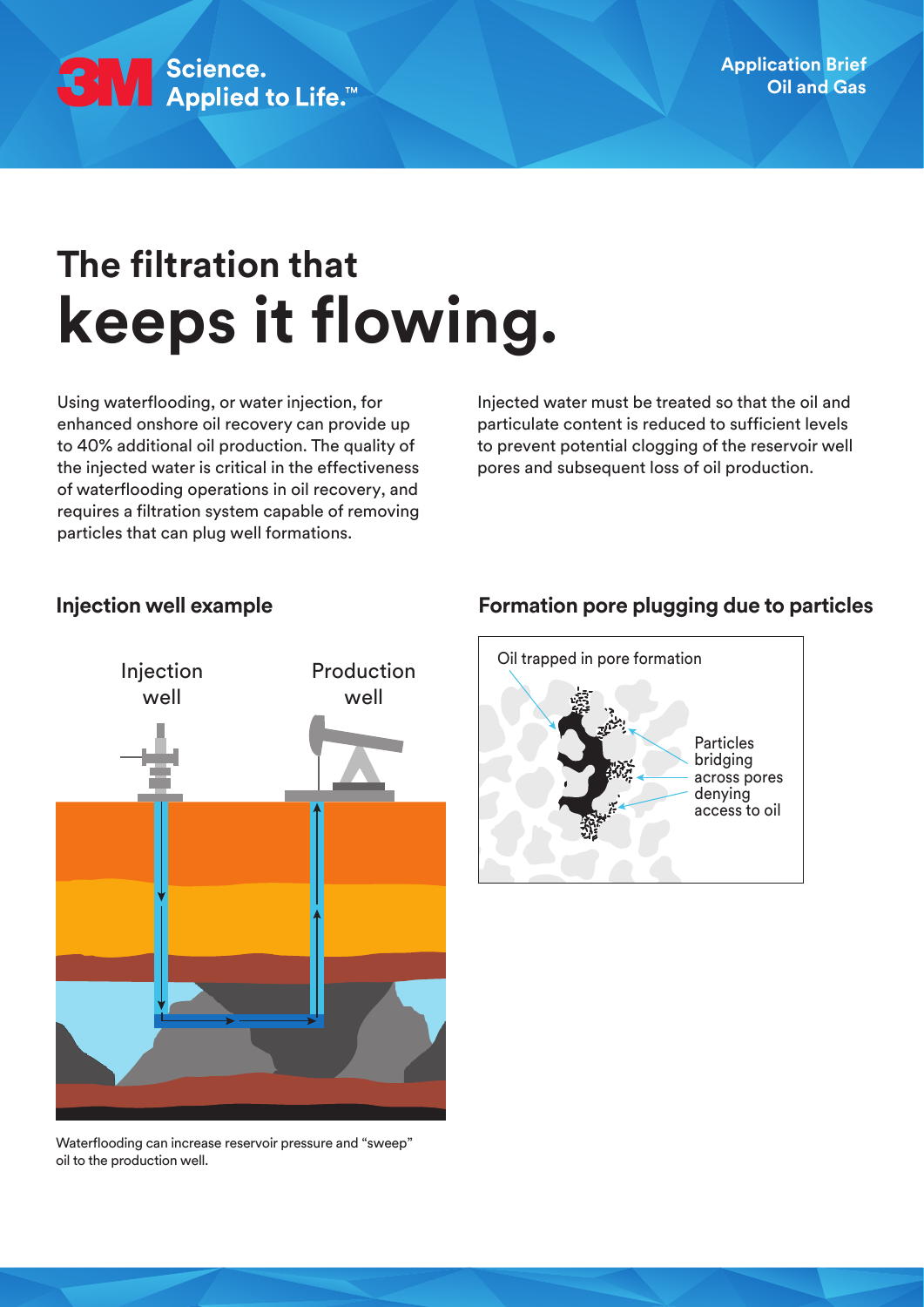# **Let increased production take centre stage.**

#### **1**

### **First stage filtration**

Nominally rated filter products are frequently used as an economical method for removing larger particles in the first stage. Cartridge or bag filter products, typically rated between 25 and 100 microns (nominal) are used, depending on the existing filter vessels or operator preferences.



#### **3M**™ **DF Series Filters (for Bag Housings)**

These filter elements feature longer service life and holding capacity than conventional nominally rated bag filters. DF Series elements can be used in existing bag housings with specially designed baskets.

- Greater than 60% more filter surface area providing up to 3-5 times more service life and 2-3 times more dirt holding capacity compared to most commonly used standard bag filters
- Innovative filter element and basket geometry reduces the potential for element rupture and downstream fluid contamination

**3M**™ **Micro-Klean**™ **RT Series Filter Cartridges (for 2.5" Outer Diameter (OD) Filter Cartridge Housings)** 

Polypropylene depth filter cartridges featuring rigid extrusion bonded technology.

- Enhanced contaminant holding capacity for longer life compared to 2.5" OD depth cartridges
- Consistent particle removal efficiencies throughout filter life
- Low initial differential pressure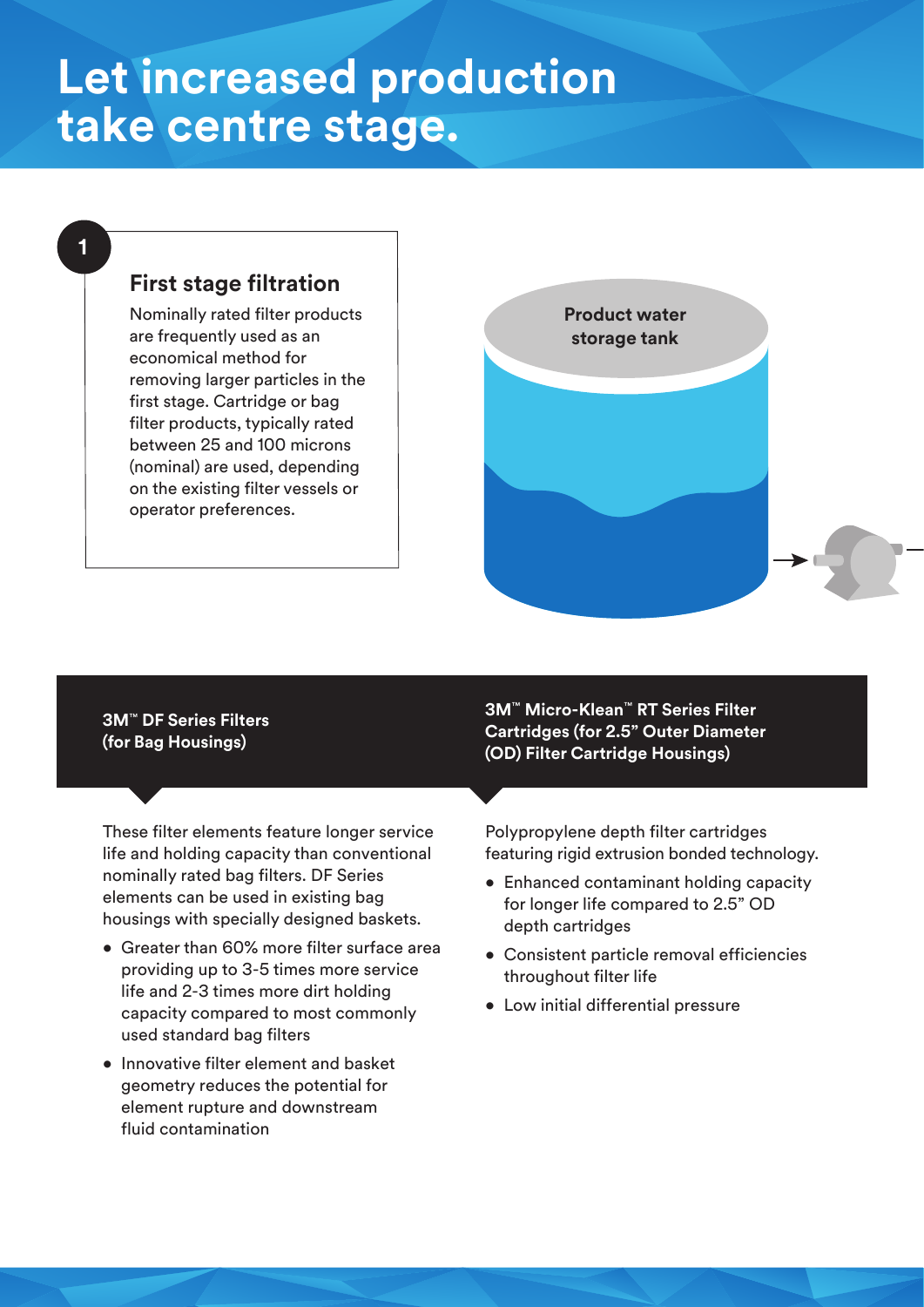#### **A two stage process often provides the most cost-effective filtration solution.**

#### **Two stage water injection filtration example 2**



#### **Second stage filtration**

In this stage, absolute rated filter products rated in the 1-25 micron (absolute with 99.9%) range are typically used for removal of fine particles.

**3M**™ **High Flow Filters (for New Installations)** 

These large 6.5" OD cartridges in 40" and 60" lengths feature high-efficiency polypropylene microfibre media.

- Compound radial pleat design yields a large amount of filter media surface area per cartridge
- High flow rates up to 113m3/hr (per 60" cartridge) reduces elements needed and the size of housing required—lowering capital investment
- Twist-to-Lock feature provides a positive indication of proper sealing

**3M**™ **500 Series Bag Filters (for Bag Housings)**

Multi-layer polypropylene bags for use in Size 2 bag housings.

- High efficiency blown microfibre media provides higher particulate holding capacity than standard bags
- High oil-absorption capacity
- Transport/bypass layer design optimises flow and filter life

These cartridges are constructed with high efficiency polypropylene media using 3M™ Advanced

**3M**™ **Betafine**™ **XL Series Filters (for 2.5" OD Filter Cartridge Housings)** 

• APT provides up to 4.4 times greater service life than equivalent competitive products

Pleat Technology (APT).

- Absolute rated media helps remove fine particles (as small as 0.2 microns)
- 3M Betafine cartridges are available in various micron ratings